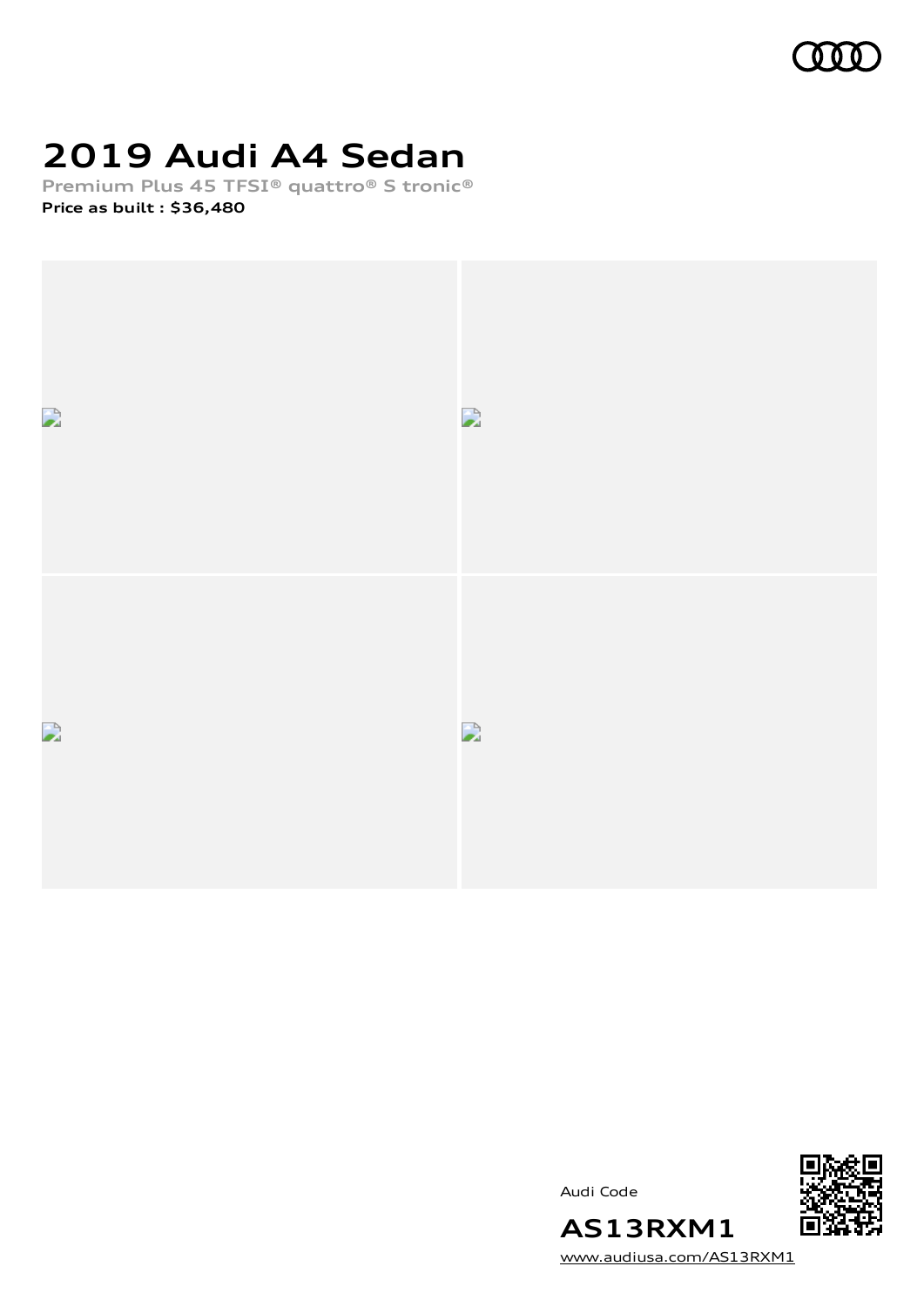### **Summary**

#### **Audi 2019 Audi A4 Sedan** Premium Plus 45 TFSI® quattro® S tronic®

**Price as buil[t](#page-8-0)** \$36,480

#### **Exterior colour**

Manhattan Gray metallic

### $\overline{\phantom{a}}$

#### **Further Information**

Type of vehicle Used car Mileage 9,929 miles No

**Warranty**

#### **Interior colour**

| Seats     | Rock Gray              |
|-----------|------------------------|
| Dashboard | Granite Gray/Rock Gray |
| Carpet    | Granite Gray           |
| Headliner | Titanium Gray          |

#### **Audi Code** AS13RXM1

**Your configuration on www.audiusa.com** [www.audiusa.com/AS13RXM1](https://www.audiusa.com/AS13RXM1)

**Commission number** aa573a8b0a0e09b12794

#### **Technical Specifications**

| Engine type                  | 2.0-liter four-cylinder                       |
|------------------------------|-----------------------------------------------|
| stroke                       | Displacement/Bore and 1,984/82.5 x 92.8 cc/mm |
| Torque                       | 273 lb-ft@rpm                                 |
| Top track speed              | 130 mph mph                                   |
| Acceleration (0 - 60<br>mph) | 5.6 seconds seconds                           |
| Recommended fuel             | Premium                                       |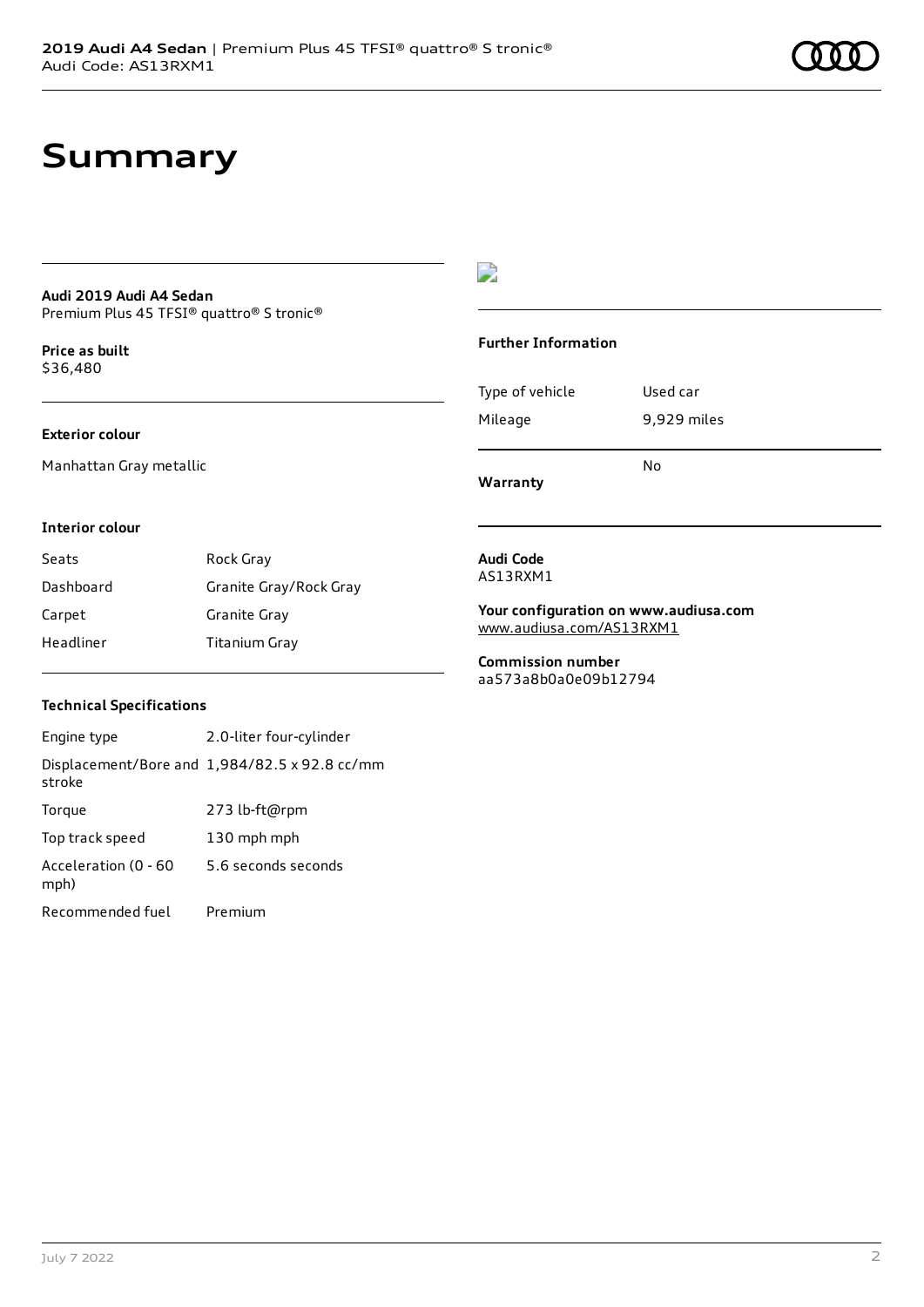

# **Standard features**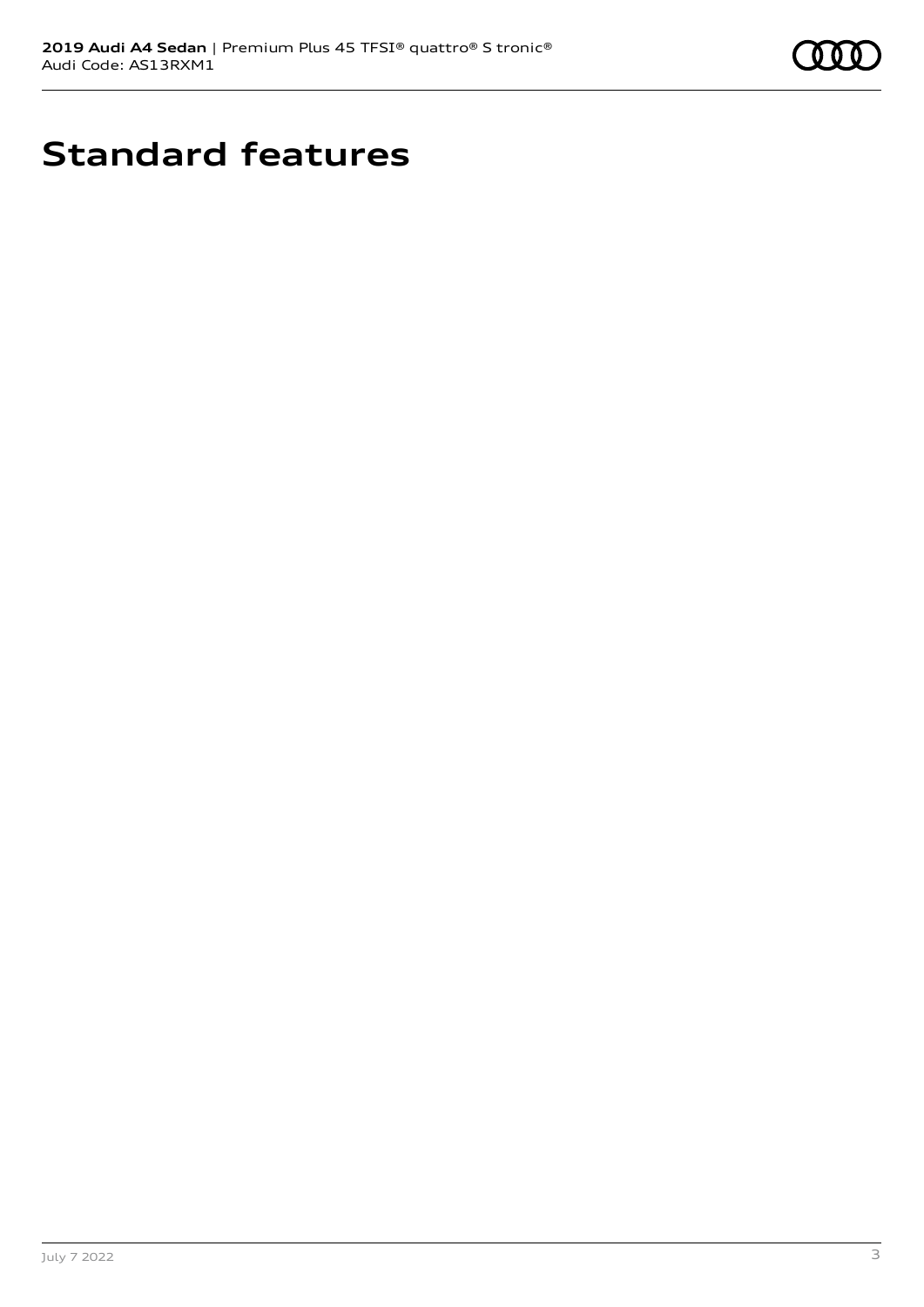# **Dealer remarks**

A4 2.0T Premium Plus quattro, Manhattan Gray Metallic, Rock Gray/Gray w/Leather Seating Surfaces, 18" Wheel Package, Audi Advanced Key, Audi MMI Navigation Plus w/MMI Touch, Audi Side Assist w/Rear Cross Traffic Assist, Audi Virtual Cockpit, Bang & Olufsen Sound System w/3D Sound, Cold Weather Package, Convenience Package, LED Headlights, Parking System Plus, Premium Plus Package, Wheels: 18" 10-Spoke-V Design.

Audi Pembroke Pines is pumped up to offer this great 2019 Audi A4. 2.0T Premium Plus Manhattan Gray Metallic

Certified. 2019 Audi A4 2.0T Premium Plus quattro Odometer is 22606 miles below market average! 23/34 City/Highway MPG Audi Certified pre-owned Details:

\* Limited Warranty: 12 Month/Unlimited Mile beginning after new car warranty expires or from certified purchase date

- \* Vehicle History
- \* Transferable Warranty
- \* Roadside Assistance
- \* Warranty Deductible: \$0

\* Includes 24/7 Roadside Assistance emergency towing, collision, jump start, flat tire change, emergency fuel service, lock-out service, extrication service, Audi assist, CARFAX Vehicle History Report and SiriusXM satellite radio complimentary 90 day subscription. If Audi New Vehicle Limited Warranty (NVLW) coverage remains at time of CPO purchase, CPO Limited Warranty Coverage commences upon expiration of NVLW and continues until 5 years from vehicle's original in-service date with no mileage limitation. If NVLW coverage has expired at time of CPO purchase, CPO Limited Warranty coverage commences at time of purchase and continues for 12 months with no mileage limitation. Limited warranty is transferable between private parties.

\* 300+ Point Inspection

Price does not include sales tax, tags, registration fees, government fees, electronic filing fee\* of \$149, and Pre-Delivery Service Charge\* of \$899. (\* This charge represents costs and profits to the dealer for items such as inspecting, cleaning, and adjusting vehicles, and preparing documents related to the sale.)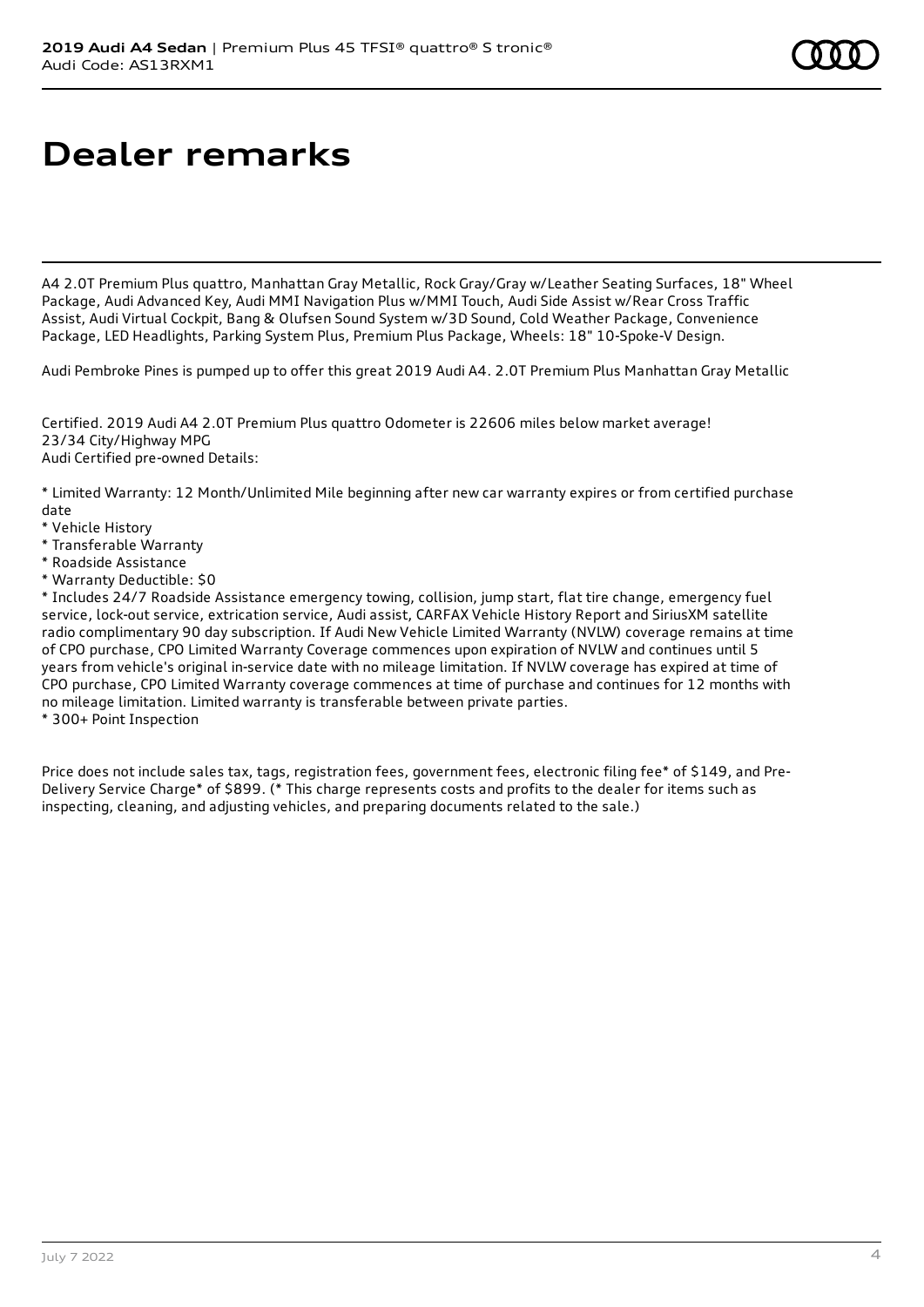### **Technical Specifications**

July 7 2022 5

**Electrical system**

### **Engineering | Performance**

Engine type 2.0-liter four-cylinder

Alternator 14 Volt - 110-150A Battery 12 Volt - 420A/70Ah

| Acceleration (0 - 60<br>mph)                | 5.6 seconds seconds                           |
|---------------------------------------------|-----------------------------------------------|
| Power Level                                 | 45                                            |
| Engine block                                | Cast-iron                                     |
| Induction/fuel injection Turbocharged/TFSI® |                                               |
| Cylinder head                               | Aluminum-alloy                                |
| Max. output ps/hp                           | 248 @ rpm                                     |
| stroke                                      | Displacement/Bore and 1,984/82.5 x 92.8 cc/mm |
| Top track speed                             | 130 mph mph                                   |
| Torque                                      | 273 lb-ft@rpm                                 |
| Valvetrain                                  | 16 valve DOHC with Audi valvelift             |

#### **Transmission | Drivetrain**

| Gear ratios: 6th         | 0.508:1                                                                                                     |
|--------------------------|-------------------------------------------------------------------------------------------------------------|
| Gear ratios: Final Drive | 4.270:1                                                                                                     |
| Gear ratios: 7th         | 0.386:1                                                                                                     |
| Gear ratios: 4th         | 1.057:1                                                                                                     |
| Transmission             | Seven-speed S tronic <sup>®</sup> dual-clutch<br>transmission with quattro <sup>®</sup> all-<br>wheel drive |
| Gear ratios: 5th         | 0.738:1                                                                                                     |
| Gear ratios: 2nd         | 2.190:1                                                                                                     |
| Gear ratios: 3rd         | 1.517:1                                                                                                     |
| Gear ratios: Reverse     | 2.750:1                                                                                                     |
| Gear ratios: 1st         | 3.188:1                                                                                                     |

#### **Steering**

| Steering type                             | Electromechanical speed-sensitive<br>power steering system |
|-------------------------------------------|------------------------------------------------------------|
| Turning diameter, curb-38.1 ft<br>to-curb |                                                            |
| Steering ratio                            | 15.9:1                                                     |

#### **Suspension**

| Front axle | Five-link front independent steel<br>spring suspension |
|------------|--------------------------------------------------------|
| Rear axle  | Five-link rear independent steel<br>spring suspension  |



### **(1/2)**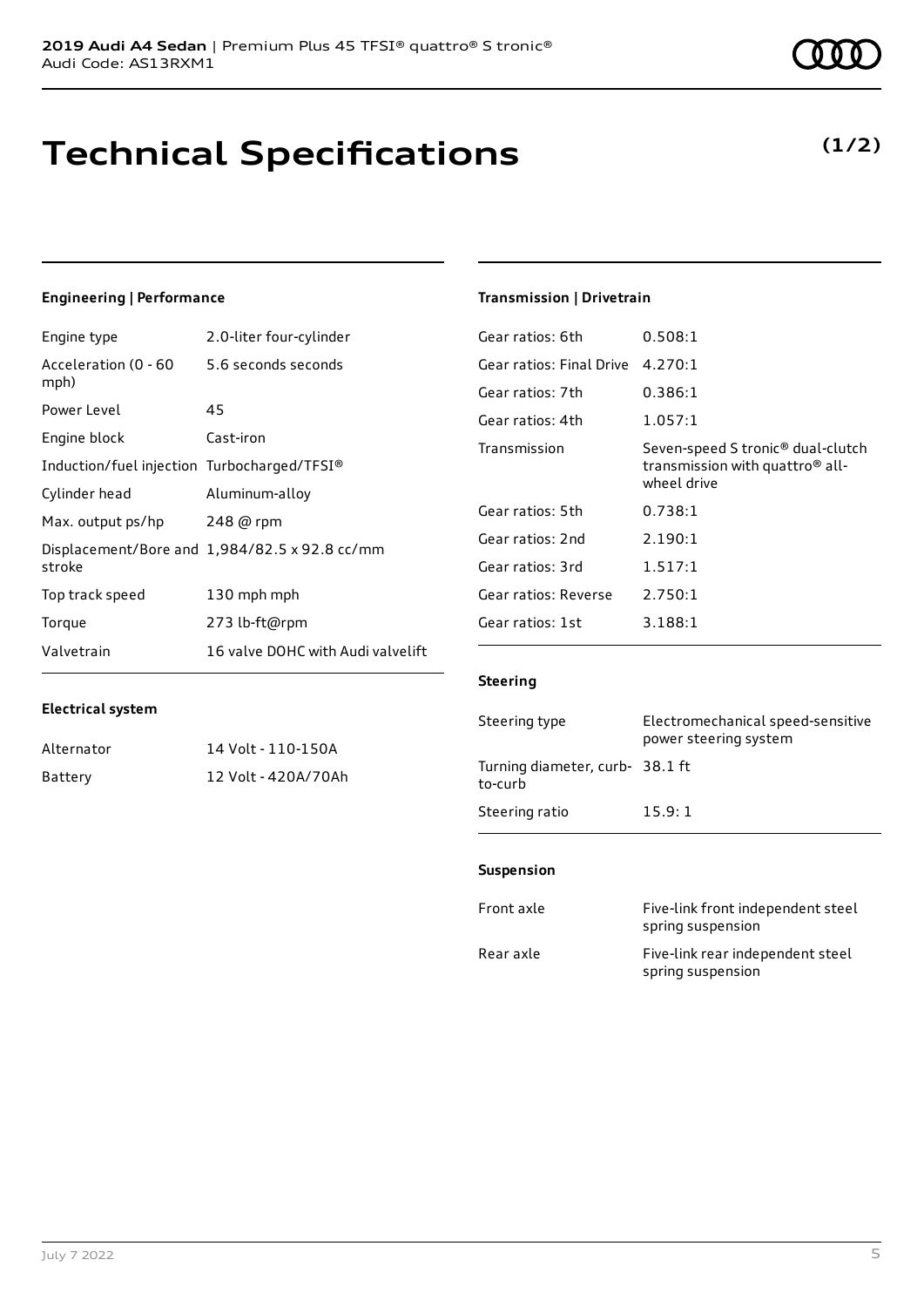# **Technical Specifications**

### **Brakes**

| Front brakes                                                                                                                                                             | 13.3 (ventilated disc) in           | Seating capacity                | 5                     |
|--------------------------------------------------------------------------------------------------------------------------------------------------------------------------|-------------------------------------|---------------------------------|-----------------------|
| Rear brakes                                                                                                                                                              | 13.0 (ventilated disc) in           | Shoulder room, rear             | 54.5 in               |
| Parking brake                                                                                                                                                            | Electromechanical                   | Head room with front<br>sunroof | 38.9 in               |
| <b>Body</b>                                                                                                                                                              |                                     | Leg room, rear                  | 35.7 in               |
|                                                                                                                                                                          |                                     | Shoulder room, front            | 55.9 in               |
| Material<br>Lightweight construction<br>technology - multi-material body<br>construction (steel and aluminum<br>composition) and multistep anti-<br>corrosion protection | Head room with rear<br>sunroof      | 37.4 in                         |                       |
|                                                                                                                                                                          | Leg room, front                     | $41.3$ in                       |                       |
|                                                                                                                                                                          |                                     | Cargo volume, rear              | $13.0/-$ cu ft, cu ft |
| Corrosion protection                                                                                                                                                     | Multistep anti-corrosion protection | seatbacks up/folded             |                       |

**Interior measurements**

#### **Warranty | Maintenance**

| Warranty    | 4-Year/50,000 mile Audi New<br>Vehicle Limited Warranty                                  |
|-------------|------------------------------------------------------------------------------------------|
| Maintenance | 12-month/10.00 mile (whichever<br>occurs first) NO CHARGE first<br>scheduled maintenance |

#### **Exterior Measurements**

| Height                           | 56.2 in   |
|----------------------------------|-----------|
| Overall width without<br>mirrors | 72.5 in   |
| Length                           | 186.1 in  |
| Wheelbase                        | 111.0 in  |
| Drag coefficient                 | $0.27$ Cw |
| Overall width with<br>mirrors    | 79.6 in   |
| Track rear                       | $61.2$ in |
| Track front                      | 61.9 in   |
| Curb weight                      | 3,627 lb  |

### **(2/2)**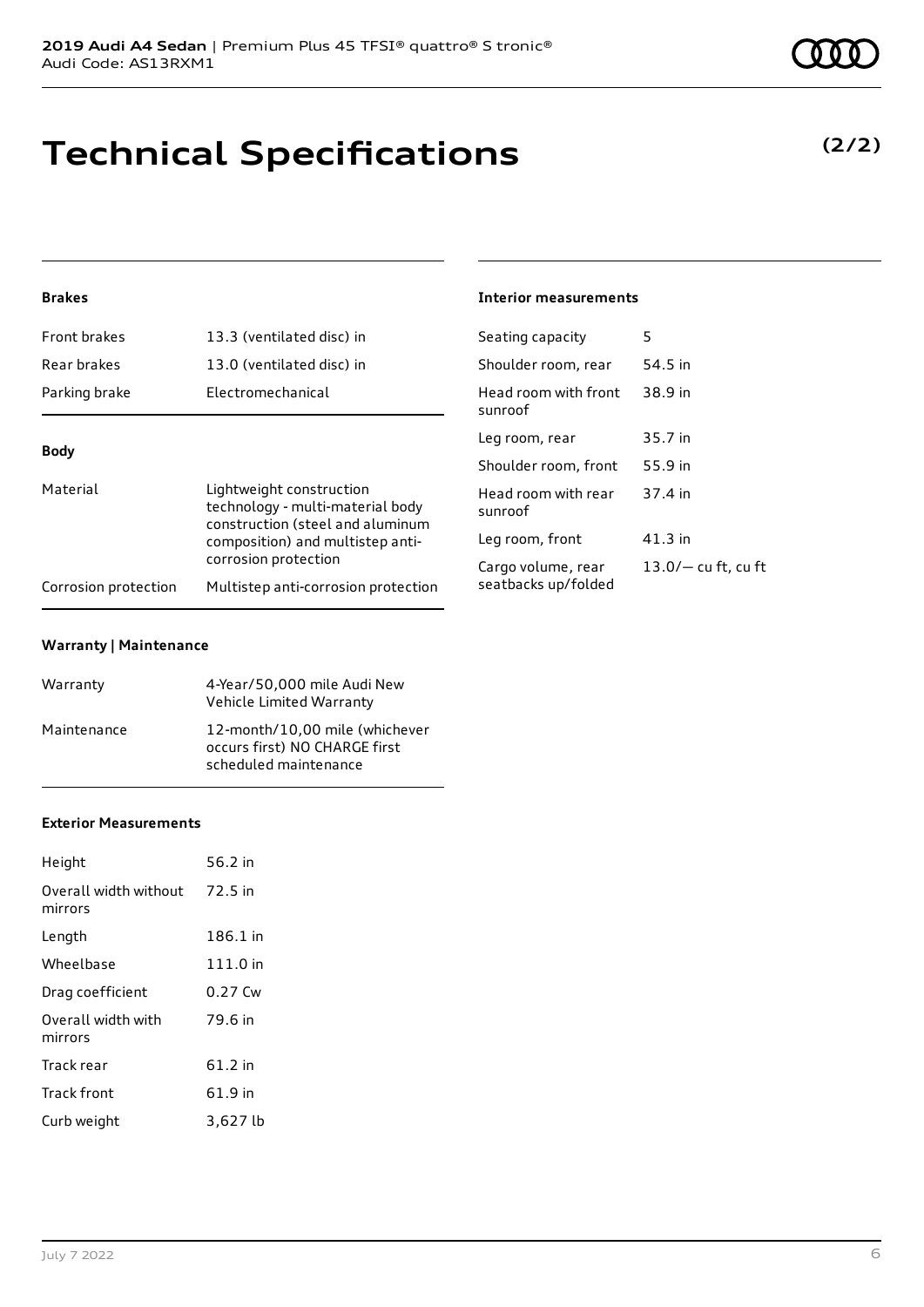### **Consumption- and emission**

**Consumption by NEDC**

combined 27 mpg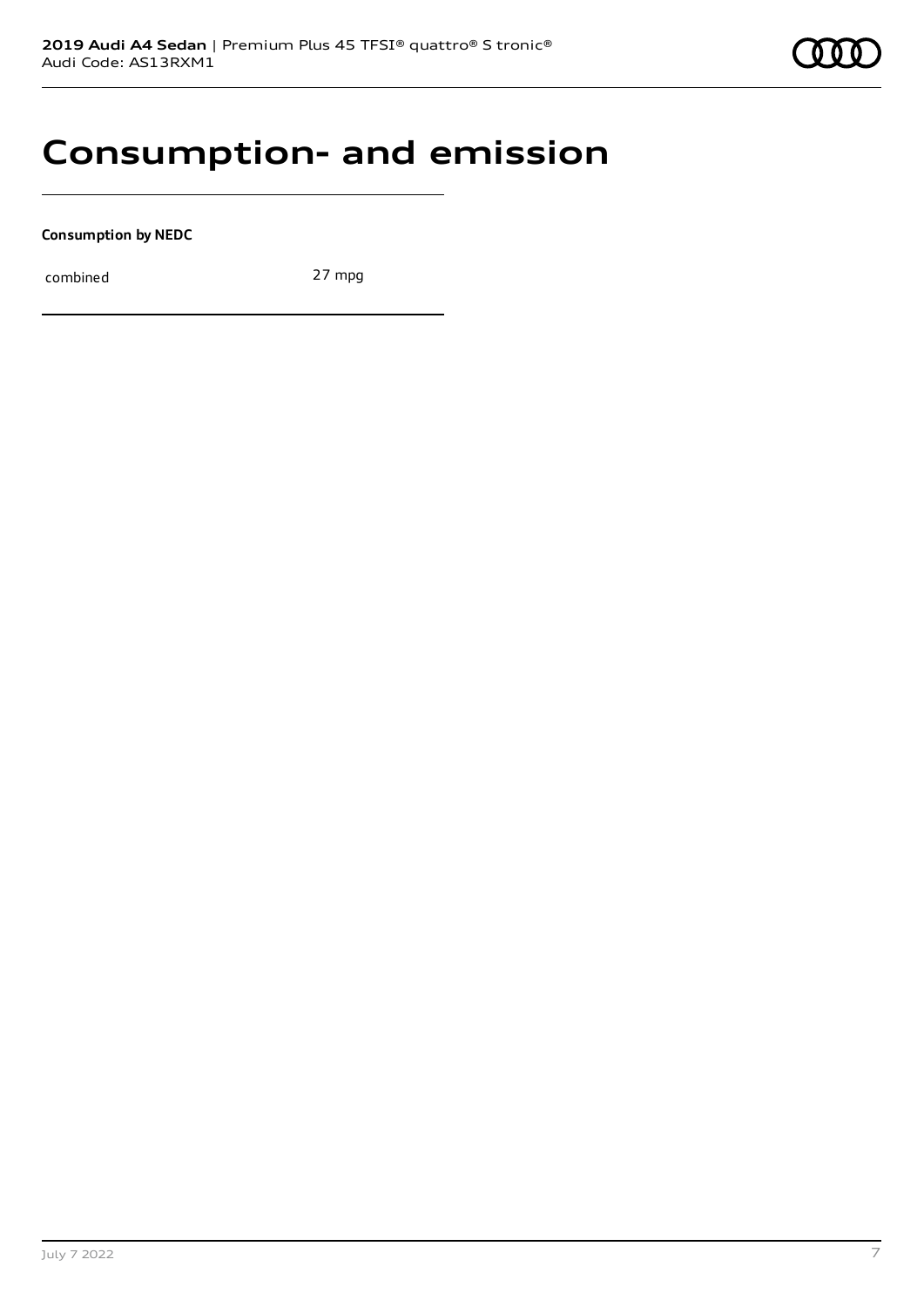# **Contact**

Dealer **Audi Pembroke Pines**

15000 Sheridan St 33331 Fort Lauderdale FL

Phone: +19546202000 FAX: 9546202200

www: [https://www.audipembrokepines.com](https://www.audipembrokepines.com/)